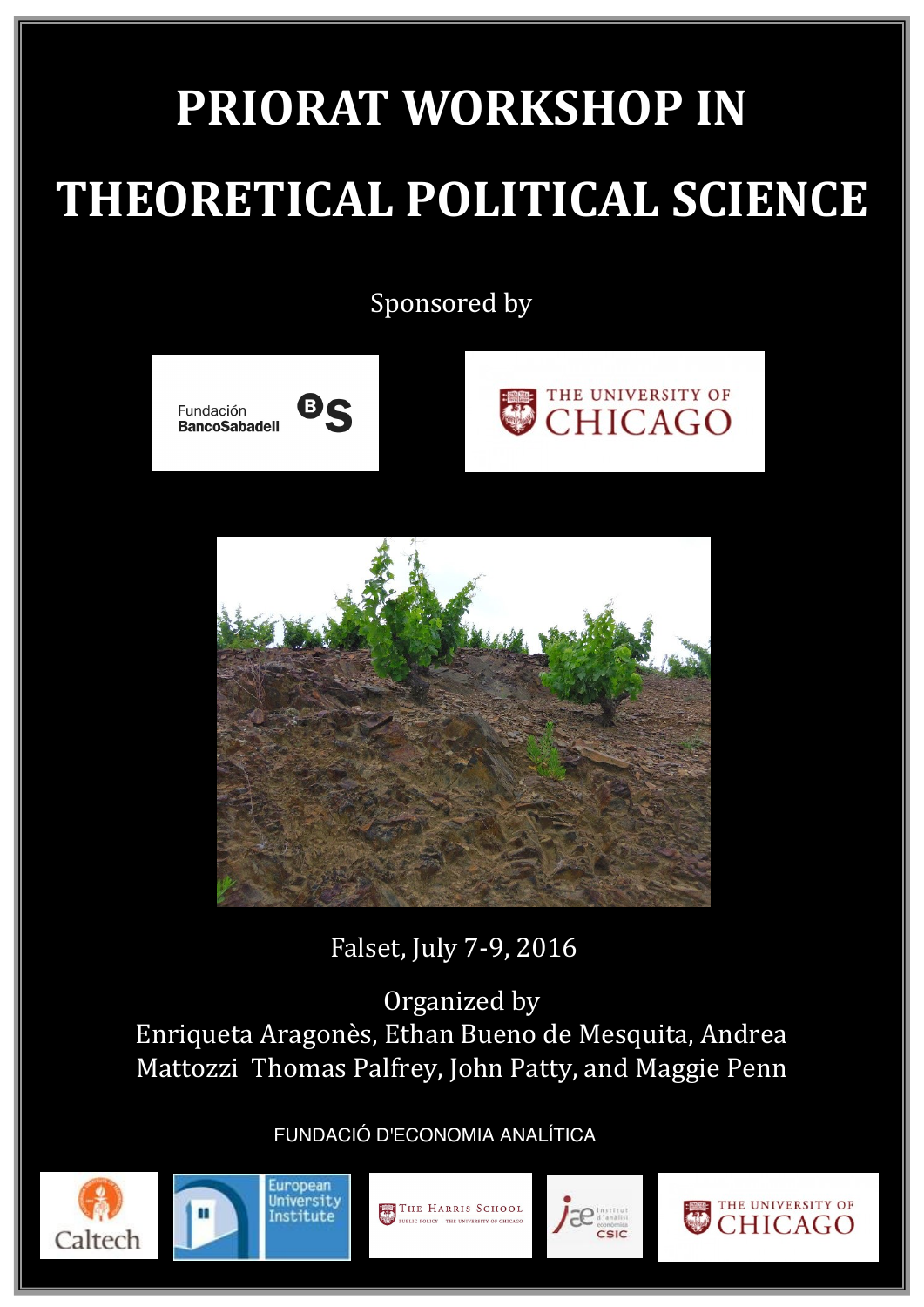# **PROGRAM**

# **Thursday July 7**

### **14:00-15:30**

Shanker Satyanath *Network Connections and the Targeting of Violence: The Logic of Labor Repression During Argentina's Last Dictatorship* (with Esteban Klor and Sebastian Saiegh) Orit Kedar *Party-System Fragmentation: A New Look at an Old Question* (with Liran Harsgor and Or Tuttnauer)

# 15:30-15:45 coffee break

# **15:45-16:30**

Bobby Gulotty *Optimal Delegation in Multilateral Standards Agreements*

### **Friday July 8**

### **9:15-11:30**

Monika Nalepa *Secret Authoritarian Legacies, Transitional Justice, and the Quality of Representation* (with Milena Ang) Tiberiu Dragu *The Repressive Foundations of Authoritarian Government* (with Adam Przeworski) Ben Lessing *Bribes and Bullets*

#### 11:30-12:00 coffee break **12:00-13:30**

Sandeep Baliga *The Strategy of Conflict and the Technology of War* (with Tomas Sjostrom) Salvador Barbera *A Model of Protests, Revolution, and Information* (with Matthew Jackson)

# 13:30 Lunch

# **15:30-17:00**

Stephane Wolton *Electoral Imbalances and their Consequences* (with Carlo Prato) Andrea Mattozzi *Public versus Secret Voting in Committees* (with Marcos Y. Nakaguma)

#### **Saturday July 9**

#### **9:30-11:00**

Ethan Bueno de Mesquita *Learning about Voter Rationality* (with Scott Ashworth and Amanda Friedenberg)

John Patty *Ex Post Review and Expert Policymaking: When Does Oversight Reduce Accountability?* (with Ian Turner)

Stephen Ansolabehere and Kattalina Berriochoa *Why does the American Public Support Redistributive Logrolls?*

> 11:00-11:30 coffee break **11:30-13:00**

Chris Berry *Committee Chairs and the Concentration of Power in the US* Congress (with Anthony Fowler)

Enriqueta Aragones *Preference shocks and party consistency*







FUNDACIÓ D'ECONOMIA ANALÍTICA